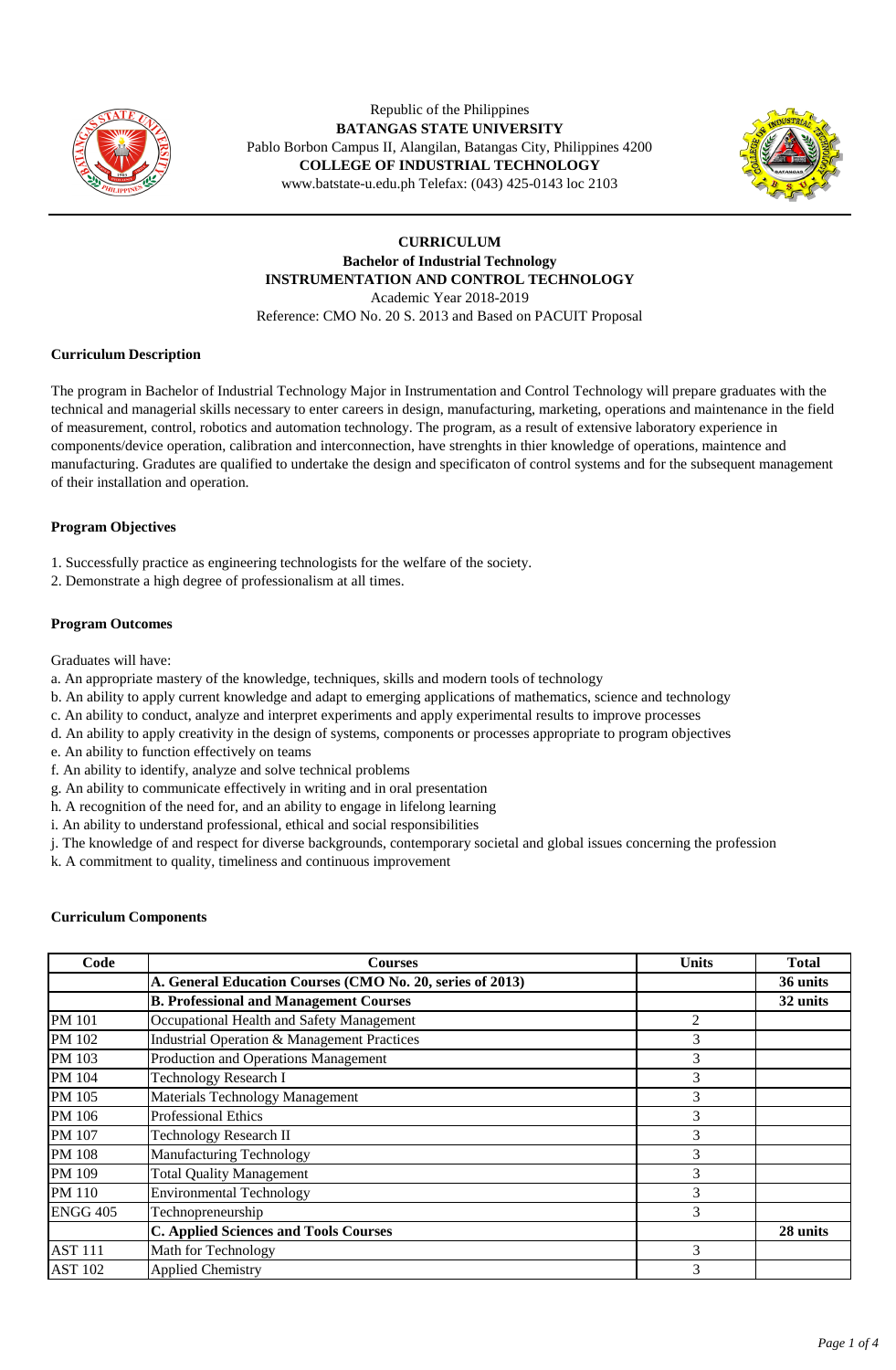| <b>AST 105</b>  | <b>Applied Physics</b>                                      | 3                |          |
|-----------------|-------------------------------------------------------------|------------------|----------|
| <b>AST 133</b>  | <b>Production Drawing</b>                                   | $\sqrt{2}$       |          |
| <b>AST 113</b>  | <b>Electrical and Electronics Principles</b>                | 3                |          |
| <b>AST 135</b>  | <b>Computer Aided Design</b>                                | $\overline{2}$   |          |
| <b>AST 134</b>  | <b>Computer Programming</b>                                 | 3                |          |
| <b>AST 121</b>  | <b>Hydraulics and Pneumatics Systems</b>                    | 3                |          |
| <b>AST 110</b>  | Data Analytics                                              | 3                |          |
| <b>AST 116</b>  | <b>Electrical Motors and Control</b>                        | 3                |          |
|                 | <b>D. Major Specialization Courses</b>                      |                  | 36 units |
| <b>ICT 111</b>  | Process Variable Measurement I                              | 3                |          |
| <b>ICT 121</b>  | Process Variable Measurement II                             | 3                |          |
| <b>ICT 211</b>  | <b>Instrumentation System Diagram and Process Equipment</b> | 3                |          |
| <b>ICT 212</b>  | Digital Electronics and Microprocessor                      | 3                |          |
| <b>ICT 221</b>  | Electropneumatic and Electrohydraulic Systems               | 3                |          |
| <b>ICT 222</b>  | Workshop Technology                                         | 3                |          |
| <b>ICT 223</b>  | Analytical Instrumentation                                  | 3                |          |
| <b>ICT 311</b>  | <b>Industrial Process Control</b>                           | 3                |          |
| <b>CPT 322</b>  | <b>Plant Safety Network</b>                                 | 3                |          |
| <b>ICT 312</b>  | <b>Instrumentation PLC I</b>                                | 3                |          |
| <b>ICT 321</b>  | <b>Instrumentation PLC II</b>                               | 3                |          |
| <b>ICT 322</b>  | <b>Process Control Applications</b>                         | 3                |          |
|                 | <b>E. Mandated Courses</b>                                  |                  | 14 units |
| <b>PE 101</b>   | Physical Fitness, Gymnastics and Aerobics                   | $\overline{2}$   |          |
| <b>PE 102</b>   | <b>Rhythmic Activities</b>                                  | $\overline{2}$   |          |
| PE 103          | <b>Individual and Dual Sports</b>                           | $\boldsymbol{2}$ |          |
| PE 104          | <b>Team Sports</b>                                          | $\overline{2}$   |          |
| <b>NSTP 111</b> | National Service Training Program 1                         | 3                |          |
| <b>NSTP 121</b> | National Service Training Program 2                         | 3                |          |
|                 | F. Supervised Industrial Training/OJT                       |                  | 20 units |

| <b>SUMMARY</b>                      |                        |  |  |  |  |
|-------------------------------------|------------------------|--|--|--|--|
| <b>Courses</b>                      | <b>Number of Units</b> |  |  |  |  |
| <b>General Education</b>            | 36                     |  |  |  |  |
| Applied Sciences and Tool Courses   | 28                     |  |  |  |  |
| Professional and Management Courses | 32                     |  |  |  |  |
| Specialization/Major Courses        | 36                     |  |  |  |  |
| Supervised Industrial Training/OJT  | 20                     |  |  |  |  |
| Mandated Courses (PE & NSTP)        | 14                     |  |  |  |  |
| <b>TOTAL</b>                        | 166                    |  |  |  |  |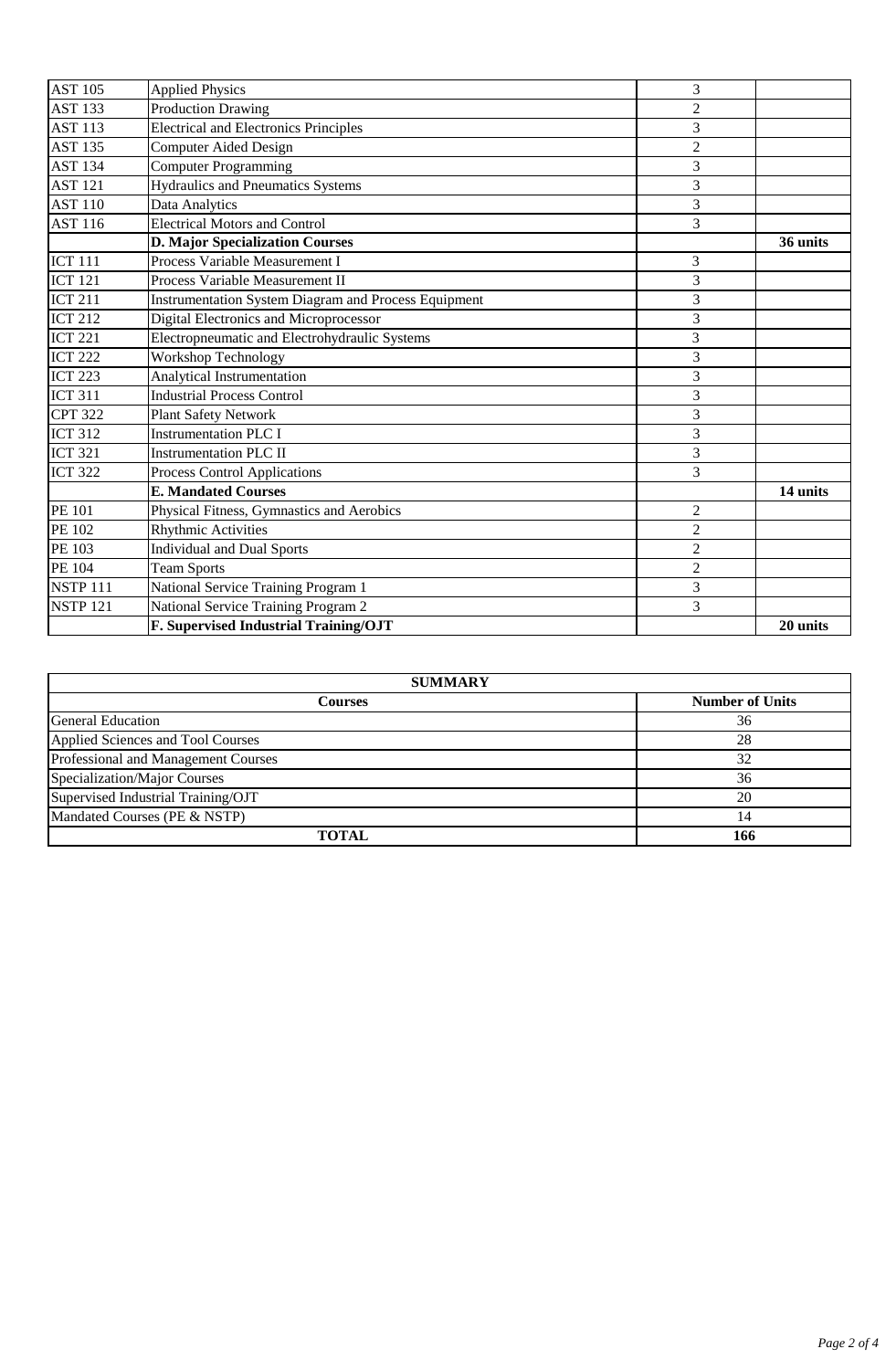# **PROGRAM OF STUDY**

|                       |                                           | <b>FIRST YEAR</b> |               |                |                |                      |  |
|-----------------------|-------------------------------------------|-------------------|---------------|----------------|----------------|----------------------|--|
| <b>First Semester</b> |                                           |                   |               |                |                |                      |  |
| <b>COURSE</b>         | <b>COURSE TITLE</b>                       |                   | <b>CREDIT</b> | <b>UNITS</b>   | NO. OF         | <b>PRE-REQUISITE</b> |  |
| <b>CODE</b>           |                                           | <b>LEC</b>        | LB/SW         |                | HRS.           |                      |  |
| <b>AST 111</b>        | Math for Technology                       | 3                 | $\theta$      | 3              | 3              |                      |  |
| <b>AST 102</b>        | <b>Applied Chemistry</b>                  | 2                 | 3             | 3              | 5              |                      |  |
| <b>AST 105</b>        | <b>Applied Physics</b>                    | 2                 | 3             | 3              | 5              |                      |  |
| <b>AST 133</b>        | <b>Production Drawing</b>                 |                   | 3             | $\mathfrak{D}$ | 4              |                      |  |
| <b>PM</b> 101         | Occupational Health and Safety Management | 2                 |               | $\overline{c}$ | 2              |                      |  |
| <b>ICT 111</b>        | Process Variable Measurement I            | 2                 | 3             | 3              | 5              |                      |  |
| <b>NSTP 111</b>       | National Service Training Program 1       | 3                 | $\Omega$      | 3              | 3              |                      |  |
| <b>PE 101</b>         | Physical Fitness, Gymnastics and Aerobics | $\overline{c}$    | $\Omega$      | $\mathfrak{D}$ | $\mathfrak{D}$ |                      |  |
|                       | <b>TOTAL</b>                              | 15                | 12            | 21             | 24             |                      |  |

|                        | <b>FIRST YEAR</b>                            |                |               |                             |                |                      |  |
|------------------------|----------------------------------------------|----------------|---------------|-----------------------------|----------------|----------------------|--|
| <b>Second Semester</b> |                                              |                |               |                             |                |                      |  |
| <b>COURSE</b>          | <b>COURSE TITLE</b>                          |                | <b>CREDIT</b> |                             | NO. OF         | <b>PRE-REQUISITE</b> |  |
| <b>CODE</b>            |                                              | <b>LEC</b>     | <b>LB/SW</b>  | <b>UNITS</b>                | HRS.           |                      |  |
| <b>GEd 101</b>         | Understanding the Self                       | 3              | 0             | 3                           | 3              |                      |  |
| <b>GEd 102</b>         | Mathematics in the Modern World              | 3              | $\Omega$      | 3                           | 3              |                      |  |
| <b>GEd 106</b>         | <b>Purposive Communication</b>               | 3              | $\Omega$      | 3                           | 3              |                      |  |
| <b>GEd 109</b>         | Science, Technology and Society              | 3              | $\Omega$      | 3                           | 3              |                      |  |
| <b>AST 113</b>         | <b>Electrical and Electronics Principles</b> | $\overline{c}$ | 3             | 3                           | 5              | <b>AST 105</b>       |  |
| <b>AST 135</b>         | Computer Aided Design                        |                | 3             | $\mathcal{D}_{\mathcal{L}}$ | 4              | <b>AST 133</b>       |  |
| <b>ICT 121</b>         | Process Variable Measurement II              | 2              | 3             | 3                           | 5              | <b>ICT 111</b>       |  |
| <b>NSTP 121</b>        | National Service Training Program 2          | $\mathcal{R}$  | $\Omega$      | 3                           | 3              | <b>NSTP 111</b>      |  |
| PE 102                 | <b>Rhythmic Activities</b>                   | $\overline{c}$ | $\Omega$      | $\overline{c}$              | $\overline{c}$ | <b>PE 101</b>        |  |
|                        | <b>TOTAL</b>                                 | 20             | 9             | 25                          | 26             |                      |  |

|                       | <b>SECOND YEAR</b>                                             |                |               |               |                |                |  |  |
|-----------------------|----------------------------------------------------------------|----------------|---------------|---------------|----------------|----------------|--|--|
| <b>First Semester</b> |                                                                |                |               |               |                |                |  |  |
| <b>COURSE</b>         | <b>COURSE TITLE</b>                                            |                | <b>CREDIT</b> | <b>UNITS</b>  | NO. OF         | PRE-REQUISITE  |  |  |
| <b>CODE</b>           |                                                                | <b>LEC</b>     | LB/SW         |               | HRS.           |                |  |  |
| <b>GEd 103</b>        | Life and Works of Rizal                                        | 3              | $\Omega$      | 3             | 3              |                |  |  |
| <b>GEd 104</b>        | The Contemporary World                                         | 3              | $\Omega$      | 3             | 3              |                |  |  |
| Fili 101              | Kontekstwalisadong Komunikasyon sa Filipino                    | 3              | $\Omega$      | 3             | 3              |                |  |  |
| PM 102                | Industrial Operation & Management Practices                    | 3              | $\Omega$      | $\mathcal{F}$ | 3              |                |  |  |
| <b>AST 134</b>        | <b>Computer Programming</b>                                    | $\overline{c}$ | 3             | 3             | 5              |                |  |  |
| <b>AST 121</b>        | <b>Hydraulics and Pneumatics Systems</b>                       | 2              | 3             | 3             | 5              | <b>AST 105</b> |  |  |
| <b>ICT 211</b>        | <b>Instrumentation System Diagram and Process</b><br>Equipment |                | 6             | 3             | 7              | <b>ICT 121</b> |  |  |
| <b>ICT 212</b>        | Digital Electronics and Microprocessor                         | 2              | 3             | 3             | 5              | <b>AST 113</b> |  |  |
| PE 103                | <b>Individual and Dual Sports</b>                              | 2              | $\Omega$      | 2             | $\overline{c}$ | <b>PE 101</b>  |  |  |
|                       | <b>TOTAL</b>                                                   | 21             | 15            | 26            | 36             |                |  |  |

|                | <b>SECOND YEAR</b>                            |                |               |                |                |                      |  |  |  |
|----------------|-----------------------------------------------|----------------|---------------|----------------|----------------|----------------------|--|--|--|
|                | <b>Second Semester</b>                        |                |               |                |                |                      |  |  |  |
| <b>COURSE</b>  | <b>COURSE TITLE</b>                           | <b>CREDIT</b>  |               | <b>UNITS</b>   | NO. OF         | <b>PRE-REQUISITE</b> |  |  |  |
| <b>CODE</b>    |                                               | <b>LEC</b>     | <b>LB/SW</b>  |                | HRS.           |                      |  |  |  |
| Fili 102       | Filipino sa iba't ibang Disiplina             | 3              | $\Omega$      | 3              | 3              |                      |  |  |  |
| <b>GEd 107</b> | Ethics                                        | 3              | $\Omega$      | 3              | 3              |                      |  |  |  |
| PM 103         | Production and Operations Management          | 3              | $\Omega$      | 3              | 3              |                      |  |  |  |
| <b>AST 110</b> | Data Analytics                                | 3              | $\Omega$      | 3              | 3              | GEd 102, AST 111     |  |  |  |
| <b>AST 116</b> | <b>Electrical Motors and Control</b>          | 2              | 3             | 3              | 5              | <b>AST 113</b>       |  |  |  |
| <b>ICT 221</b> | Electropneumatic and Electrohydraulic Systems | $\overline{c}$ | 3             | 3              | 5              | <b>ICT 212</b>       |  |  |  |
| <b>ICT 222</b> | Workshop Technology                           | $\overline{c}$ | $\mathcal{R}$ | 3              | 5              | ICT 211, ICT 212     |  |  |  |
| <b>ICT 223</b> | Analytical Instrumentation                    | $\overline{c}$ | 3             | 3              | 5              | AST 102, ICT 211     |  |  |  |
| PE 104         | <b>Team Sports</b>                            | $\mathcal{L}$  | $\Omega$      | $\overline{c}$ | $\mathfrak{D}$ | <b>PE 101</b>        |  |  |  |
|                | <b>TOTAL</b>                                  | 22             | 12            | 26             | 34             |                      |  |  |  |